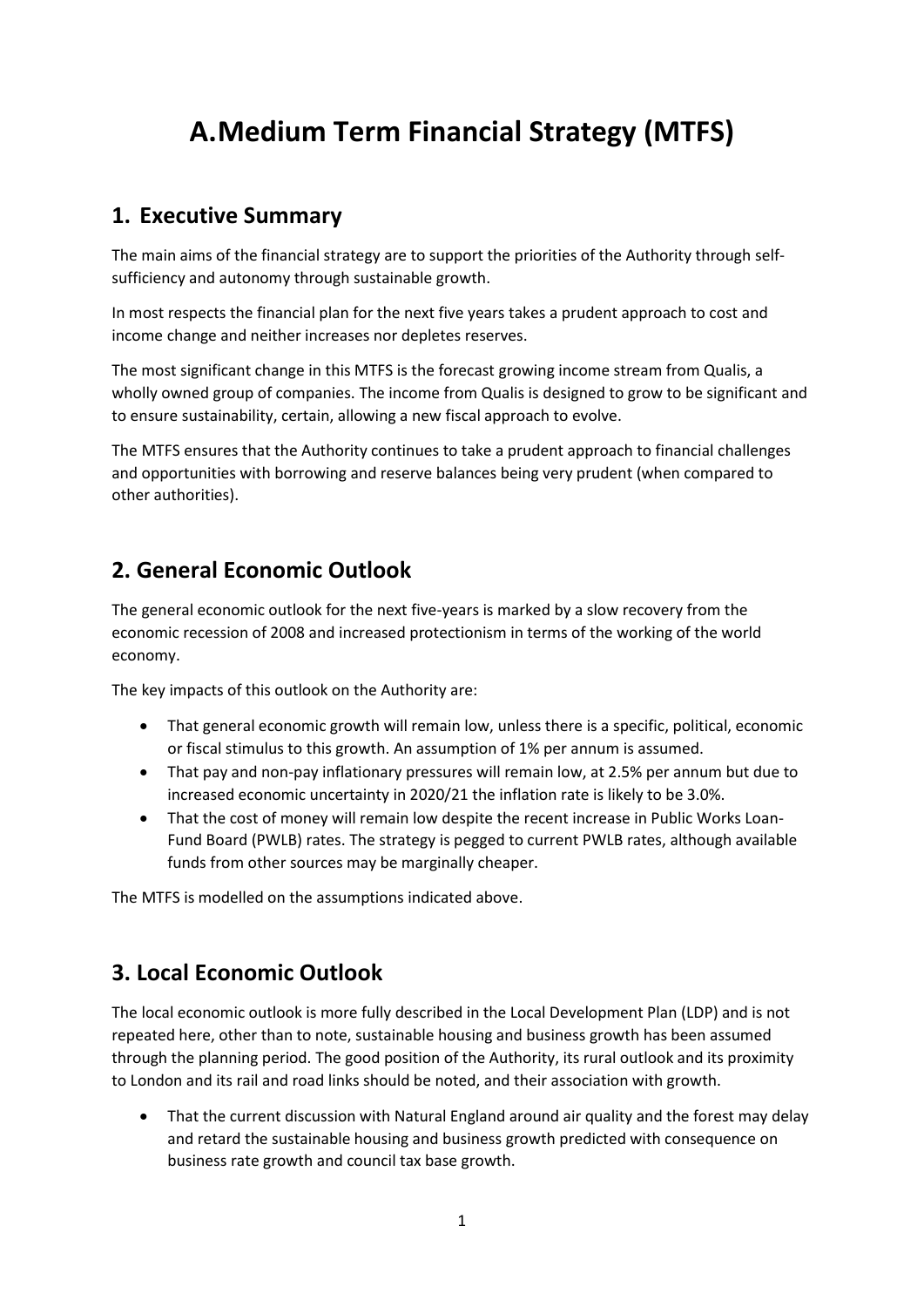- That the actions of the Authority could stimulate local housing and business growth in future years.
- The MTFS is modelled on the assumptions indicated above.

The MTFS is purposefully linked to the assumptions within the LDP, other than in 2020/21 the current trend in council tax base growth and the current trend in business rate growth for 2020/21 has been used untill the position with Natural England has been resolved.

The MTFS reflects the direct and indirect implications of the Authority being more active in the local economy through its wholly owned company, Qualis.

## **4. Costs of Services**

The impact on the cost of services mainly arises form inflation and growth and increases in efficiency and effectiveness.

#### **4.1 Inflation**

The assumption around inflation is that it will broadly remain at low and predicted levels of around 2.5% with increased general economic uncertainty meaning that in 2020/21inflation will run at 3.0%.

It is also assumed that the underlying drivers for pay and non-pay will move closely together at 3.0% for 2020/21 and 2.5% for the years after that. It is appreciated that scarcity and demand may influence defined groups of staff and/or items of consumption and this variability will need to be accommodated with the plan.

This accommodation sees the same overall headline figures used for pay and non-pay headings but in practice for each year in question a proportion of inflation is applied to each budget line and amount is assumed spent but is deployed to individual staff and non-staff pressure points as required.

It is also recognised that certain economic drivers may impact items that do not move with either the Consumer Price Index (CPI) or the Retail Price Index (RPI). An example of this is the price of recycled material which has dropped significantly, and this would impact on the cost of our waste collection contract.

Individual contacts that are significant in size and/or several years in duration have specific inflation adjustment, normally linked to the CPI or RPI index. The only such contracts that are taken account of in the MTFS are the Leisure Services and Waste Collection contracts.

#### **4.2 Growth**

Growth is assumed at the steady and sustainable rate of no less than 1% for the following five years as is set out in the LDP and verified by recent trends in housing and business growth.

Growth has both an overall effect on the Authority's services and specific impacts, e.g. waste collection, demand for social housing. There are services that will not be directly impacted by growth but will need to become more efficient to deal with this pressure, e.g. corporate services.

In formulating individual budget adjustments, note is taken of evidenced demand pressures and contract requirements.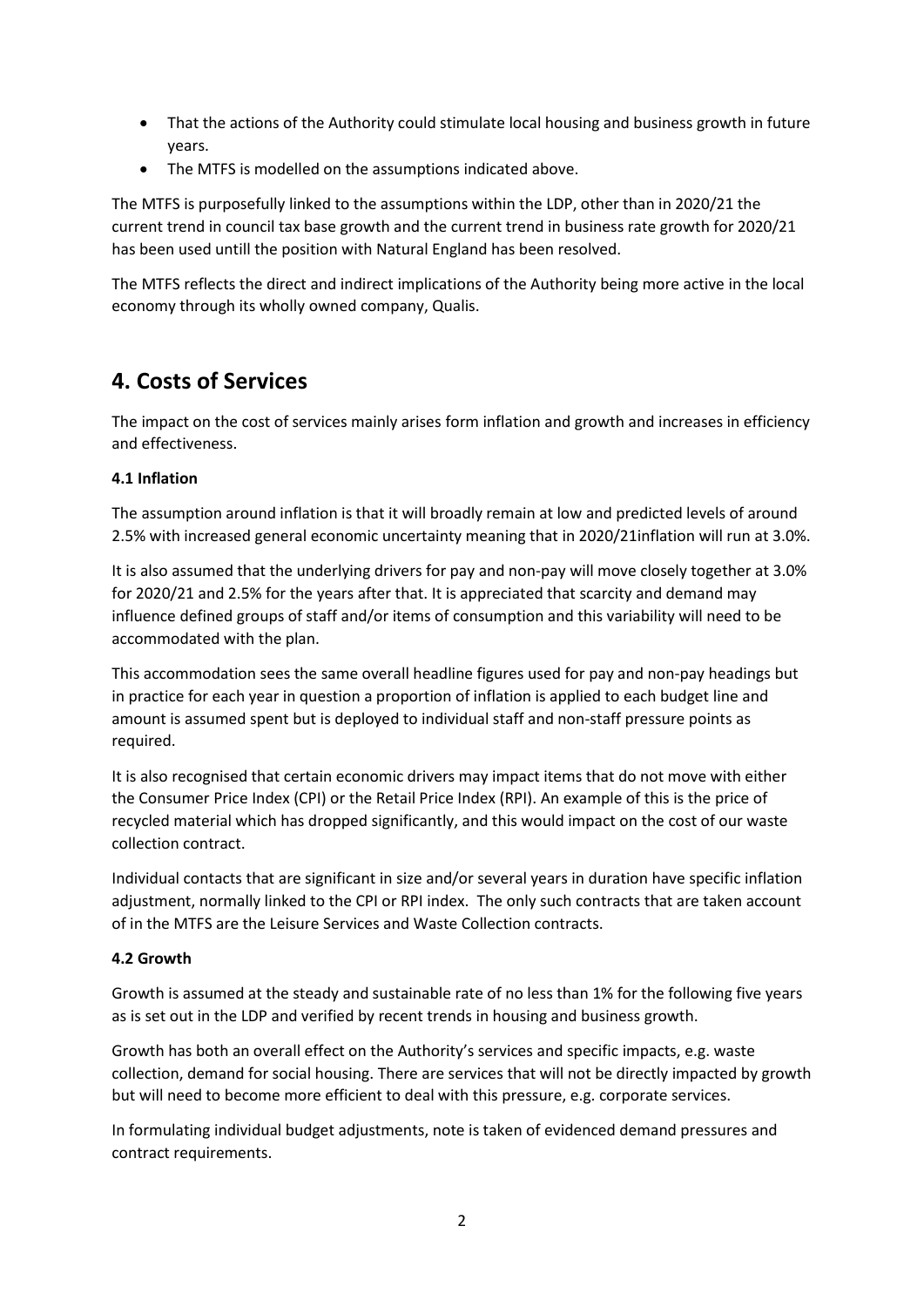#### **4.3 Efficiency. Effectiveness and Economy**

Improvements in technology and the approach to simple and reliable processes should ensure a year on year improvement in the efficiency of services with no negative impact on service quality.

Commonly in the public sector, efficiency improvements are set at around the 3% level, especially if financial performance is not already at the upper quartile.

It is recognised that improvements in efficiency where the benefit totally stays in the service to meet inflation and growth costs for example, work better than efficiency savings where significant amounts of money are removed and redeployed.

It is intended that in 2020/21 financial benchmarks with similar authorities are established and a move (if necessary) towards upper quartile financial performance for services is planned. At this point specific efficiency savings targets by service can be set.

For the MTFS an efficiency target of 0.50% has been set per annum for all services. This target can include income generation schemes and 0.25% as a minimum need to be generated by staff savings.

### **5. Income**

Most of the income raised by the Authority comes from local sources and the last payment of central grant support from Government came in 2018/19. It should be noted that the Government do determine, currently, the system, rules and limits that apply to; council tax increases, business rates, housing rentals and other specified fees.

#### **5.1 Housing Rents**

Housing rents increase is calculated in line with the Housing Strategy and as per the national formula guidance resulting in a 2.7% rise.

#### **5.2 Parking Charges**

There is no increase in parking charges assumed for 2020/21 pending the outcome of the Car Parking Review. For subsequent years, car parking charges are expected to rise in line with inflation.

#### **5.3 Other Fees and Charges**

Other fees and charges are expected to rise in line with inflation, i.e. 3.0% in 2020/21 and 2.5% in the years that follow.

It should be noted that it is several year's since service fees for rental properties have been fully calculated. It is intended to calculate these fees in 2020/21 and for now the MTFS assumes that the review of these charges is neutral.

#### **5.4 Business Rates**

The mechanism for business rates is determined by Government. For the sake of the MTFS model the approach is considered consistent throughout the period with rates increasing in line with target inflation, i.e. just 2.0%.

It should be noted however that the Government have indicated that the Business rate system may be subject to review in a year's time, essentially to reflect pressures on the high street that arise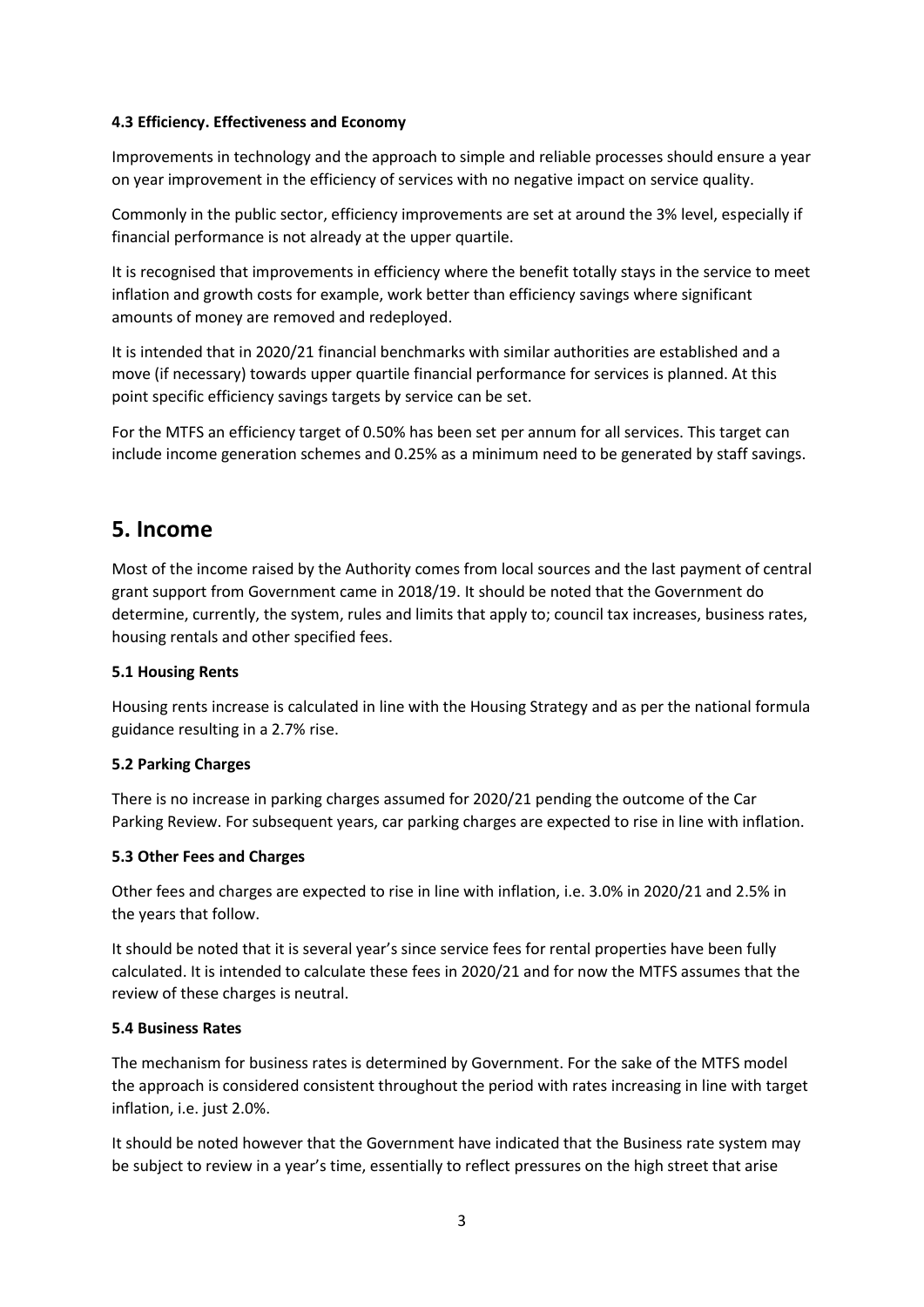from on-line retailing. It is probable that any change to business rates to benefit companies will result in reduced revenues to the Authority but that these reduced revenues will be made up from other Government sources.

Caution should also be expressed that a review of business rates may have an overall neutral impact but may be further redistributive in moving resource from affluent areas to those requiring a further economic stimulus.

#### **5.5 Business Rates Growth Incentive**

The mechanism is designed to reward Authorities who enable and support business growth. The mechanism however only gives the Authority a proportion of the benefit of this growth. Although it is possible for the mechanism to be reviewed and changed, it is likely that an incentive will remain to stimulate business growth in view of its importance to the UK economy.

#### **5.6 Other Grants and Sources of Income**

The Authority bids for and receives a variety of small grants and benefits occasionally form bids to funds and foundations such as the National Lottery Fund. For the purpose of this MTFS these income sources are expected to stay the same but increased attention to non-Governmental income sources is intended.

#### **5.7 Council Tax Base**

The Authority benefits from a year on year growth in the council tax base because of new dwellings and/or the division of existing dwellings. The rate of increase in council tax base is also a result of prior year council tax increases.

The MTFS assumes that council tax base increases as in previous years but that this growth may be accentuated by the cessation of the Natural England concerns about growth and the impact of Qualis.

#### **5.8 Council Tax Increase**

The broad assumption in the plan is that council tax increases will rise with inflation. In 2020/21 the council tax increase is pegged at half the forecast inflation increase at 1.5%.

In future years council tax increase may not be required as alternative sources of income from Qualis increase and are sustained. This approach may be signalled in next year's MTFS when the success of Qualis can be more fully gauged.

#### **5.9 Qualis**

The Qualis group of companies were set-up in October 2019. The group currently consists of; a holding company, a development company, a company to manage privately rented property and a company to deliver support services, (in the first instance housing maintenance).

The authority is forecast to make a return on its initial and subsequent investment in the Qualis group of companies by;

- Benefiting on the interest margin of working capital loans provided to Qualis.
- Benefiting on the interest margin of asset purchase loans provided to Qualis.
- Benefiting on the interest margin of construction finance loans provided to Qualis.
- Profit on the provision of corporate services and rented space to Qualis.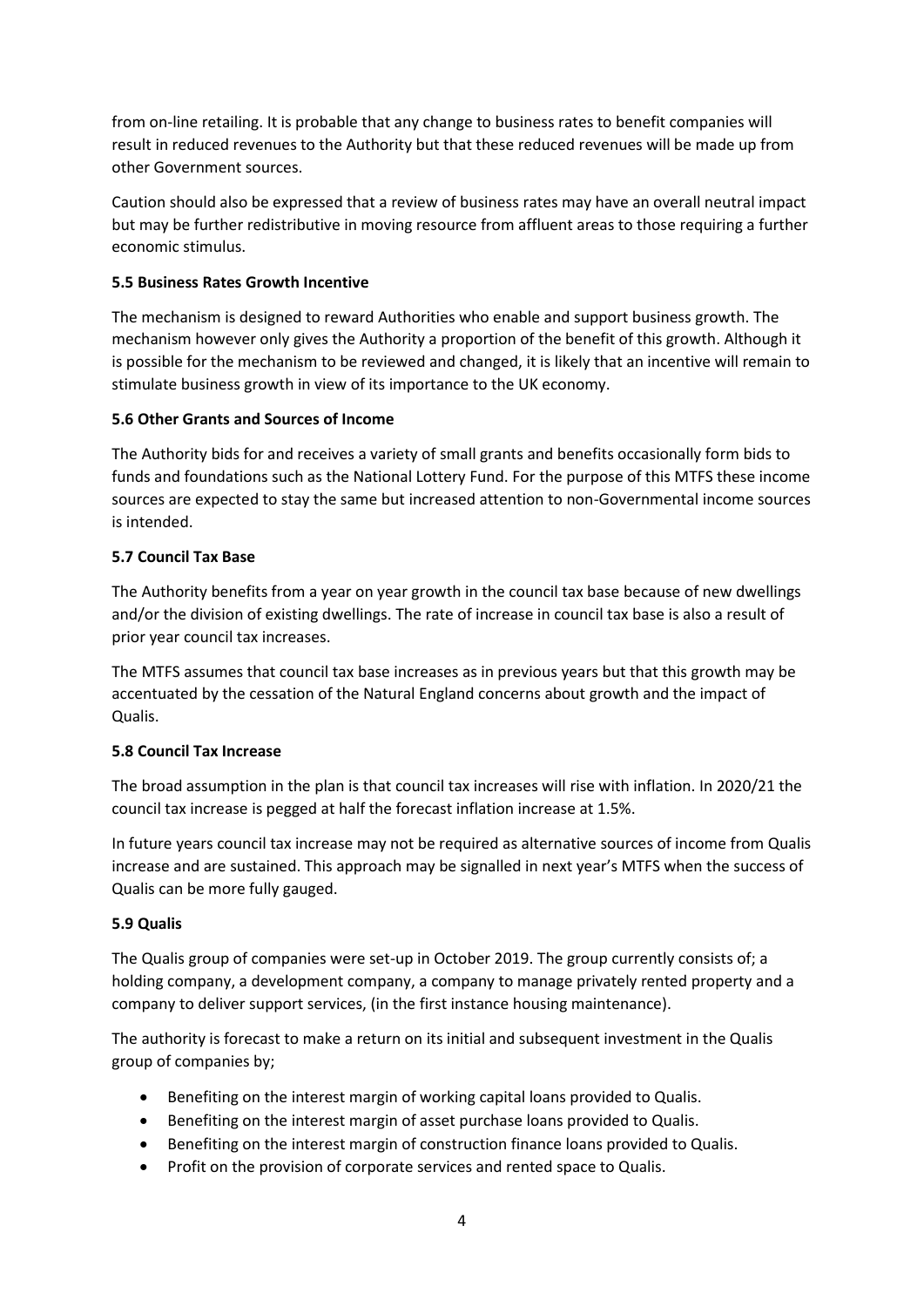Return by means of dividend, on Qualis activities, e.g. development sales, private residential lets and maintenance services.

Although some risk is associated with this investment, most loans are secured against assets and constructed buildings. In addition, the Authority will have open book working with Qualis as well as exercising normal shareholder control over the Qualis Group.

Income from Qualis is forecast from 2020/21 and within a decade it is possible that income from this source may reach council tax income levels. For the next three years, to allow Qualis to establish itself and for development income to flow, EDFC are only assuming 50% of the predicted benefit will flow to the Authority to be prudent.

### **6. Reserves**

The Authority's approach to using and replenishing reserves is not intended to change for this MTFS period. The current policy is to keep usable reserves of 25% in respect of the General Fund that could be used to meet the running costs of services for 3 months. This would mean that usable reserves of £5.3m will need to be retained. The current balance on reserves is £6.7m.

The Authority will also maintain its approach to using recurrent funding underwrite its Continuous Service Budgets and non-recurrent income to fund ad hoc or time defined projects through the District Development Fund.

| <b>GF Reserve</b>         | £6,697k  |
|---------------------------|----------|
| <b>HRA Reserve</b>        | £2,316k  |
| <b>Earmarked Reserves</b> | £19,092k |
| Capital Reserve           | £9,781k  |
| <b>MRR</b>                | £9,125k  |
| Capital Grants (applied)  | £687k    |
| <b>TOTAL</b>              | £45,931k |

The current useable reserve balances are as follows:

## **7. Loans**

The Authority has a strong balance sheet and wishes to keep this though in the future, to success and development of Qualis by means of taking loans and granting them at a premium to Qualis.

Loans given will be heavily secured and risk priced, which will also eliminate concerns around Qualis receiving "state aid".

It is envisaged that over a three-year period the loan exposure to Qualis will be as follows: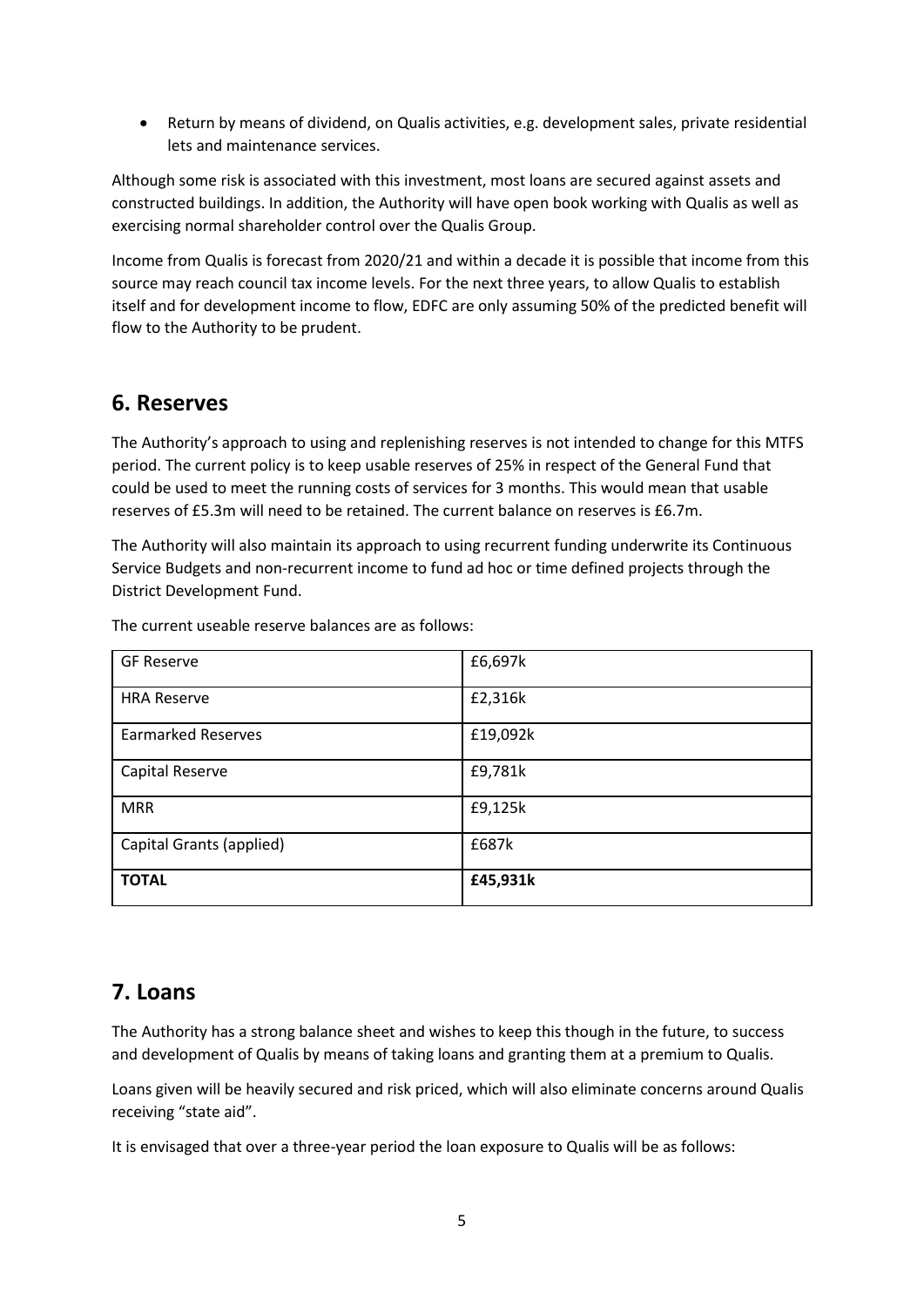- £5m working capital loan, duration 5 years, risk priced interest rate of three times Public Sector Works Loans Fund Board rate.
- £30m of market asset purchase loan, duration 30 years, risk priced interest rate of two times Public Sector Works Loans Fund Board rate.
- £85m of market asset purchase from EFDC and construction loans, duration 30 years, risk priced interest rate of two times Public Sector Works Loans Fund Board rate. Noting that these loans may be drawn down over two-years.

In addition £30m of loans is required to support the Authority's own house building and general capital programme.

## **8. Risk and Sensitivity Analysis**

The MTFS has been the subject to an overall consideration of risk and sensitivity and is considered both robust and realistic. A summary of the risks and how they are managed is shown below:

| <b>Risk</b>                      | <b>Management Action</b>                                           |
|----------------------------------|--------------------------------------------------------------------|
|                                  |                                                                    |
| Increased inflation pressures    | Initially met from a 1% contingency set aside. Slowing down        |
|                                  | agreed developments. After that temporarily covered by             |
|                                  | reserves whilst additional efficiency savings confirmed.           |
| Increased demand pressures       | Initially met from a 1% contingency set aside. Slowing down        |
|                                  | agreed developments. After that temporarily covered by             |
|                                  | reserves whilst additional efficiency savings confirmed.           |
| Shortfall in efficiency savings  | Ensure initial plan is an over-plan, identifying savings for two   |
|                                  | years. Bring forward following years schemes and cover with        |
|                                  | contingency and general reserves as necessary.                     |
| Major changes in Government      | Unlikely without a year's notice and initially covered by reserves |
| business rates or council tax    | whilst a new MTDS is produced and appropriate charge and tax       |
| approach                         | rates set.                                                         |
| Delays in Qualis delivering real | Qualis earnings for year one and two are set at prudent levels     |
| additional income                | and are more certain because of the nature of activities           |
|                                  | undertaken.                                                        |

## **9. Other Key Financial Issues**

The other major issue that the MTFS needs to accommodate is the appropriate legislative and evidenced separation between Housing Resource Account (HRA) items and general account (GA) items.

The separation is ensured by an appropriate review of all accounting classifications and recharges once a year before the final Budget is formulated. This approach is subject to review and audit.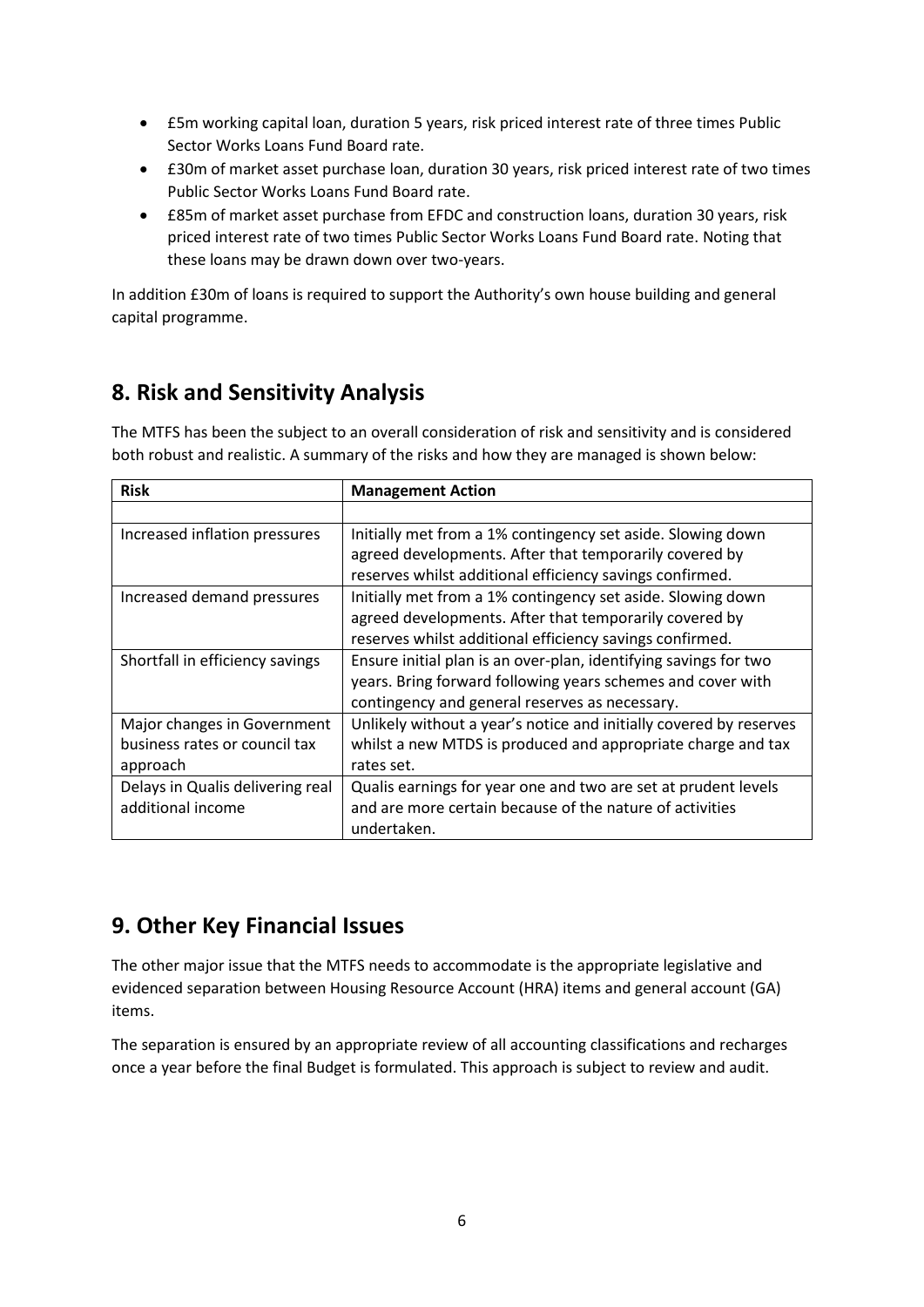**10. Overall MTFS Model Income and Expenditure**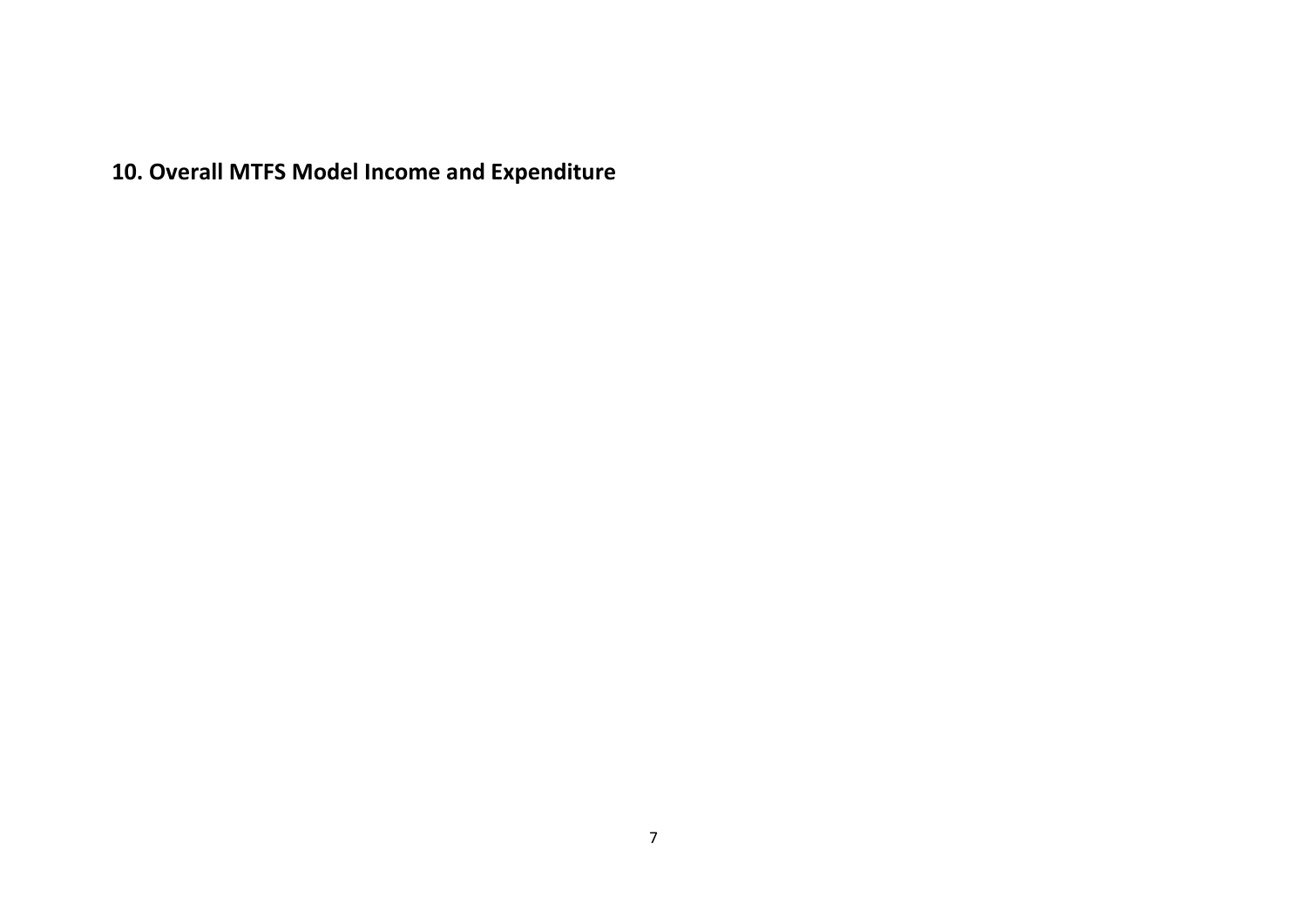|                                                                                                     | 2020/21      | 2021/22      | 2022/23  | 2023/24  | 2024/25 |
|-----------------------------------------------------------------------------------------------------|--------------|--------------|----------|----------|---------|
|                                                                                                     | £0           | £0           | £0       | £0       | £0      |
|                                                                                                     |              |              |          |          |         |
| Income                                                                                              |              |              |          |          |         |
|                                                                                                     |              |              |          |          |         |
| Rents, fees and charges                                                                             | 85,554       | 87693        | 89885    | 92132    | 94436   |
| <b>Business rates</b>                                                                               | 14,468       | 14,757       | 15,053   | 15,354   | 15,661  |
| <b>Business rate growth</b>                                                                         | 0            | 0            | O        |          | 0       |
| incentive                                                                                           |              |              |          |          |         |
| Council Tax EFDC                                                                                    | 8,469        | 8681         | 8898     | 9120     | 9348    |
| <b>Council Tax Parish Precepts</b>                                                                  | 3,728        | 3821         | 3917     | 4015     | 4115    |
| Other grants and income<br>sources*                                                                 | 2,789        | 2,845        | 2,901    | 2,959    | 3,019   |
| <b>Net Call on District</b><br><b>Development Fund</b>                                              | 246          | $-440$       | 0        |          | 0       |
| <b>DDF Net Movement From</b><br>Reserve                                                             | 313          | 0            | $\Omega$ |          | ol      |
| <b>Added to Usable Reserves</b>                                                                     | $-2,476$     | $-1,004$     | $-73$    | $\Omega$ |         |
|                                                                                                     |              |              |          |          |         |
| <b>Total Income</b>                                                                                 | 113,091      | 116,353      | 120,581  | 123,580  | 126,579 |
|                                                                                                     |              |              |          |          |         |
| Spend                                                                                               |              |              |          |          |         |
|                                                                                                     |              |              |          |          |         |
| <b>General and HRA</b>                                                                              | 107,754      | 111,571      | 115,512  | 119,565  | 122,464 |
| <b>Developments less Qualis</b><br>contribution including debt<br>servicing cost changes            | 513          | $-163$       |          |          |         |
| Parish Precepts Distributed                                                                         | 3,728        | 3,821        | 3,917    | 4,015    | 4,115   |
| Contingency to be used,<br>inflation and general and<br>Qualis start up optimism<br>bias assessment | 1,096        | 1,123        | 1,151    |          |         |
|                                                                                                     |              |              |          |          |         |
| <b>Total Spend</b>                                                                                  | 113,091      | 116,353      | 120,580  | 123,580  | 126,579 |
|                                                                                                     |              |              |          |          |         |
| Variance                                                                                            | $\mathbf{0}$ | $\mathbf{0}$ | 0l       | U        | Οl      |